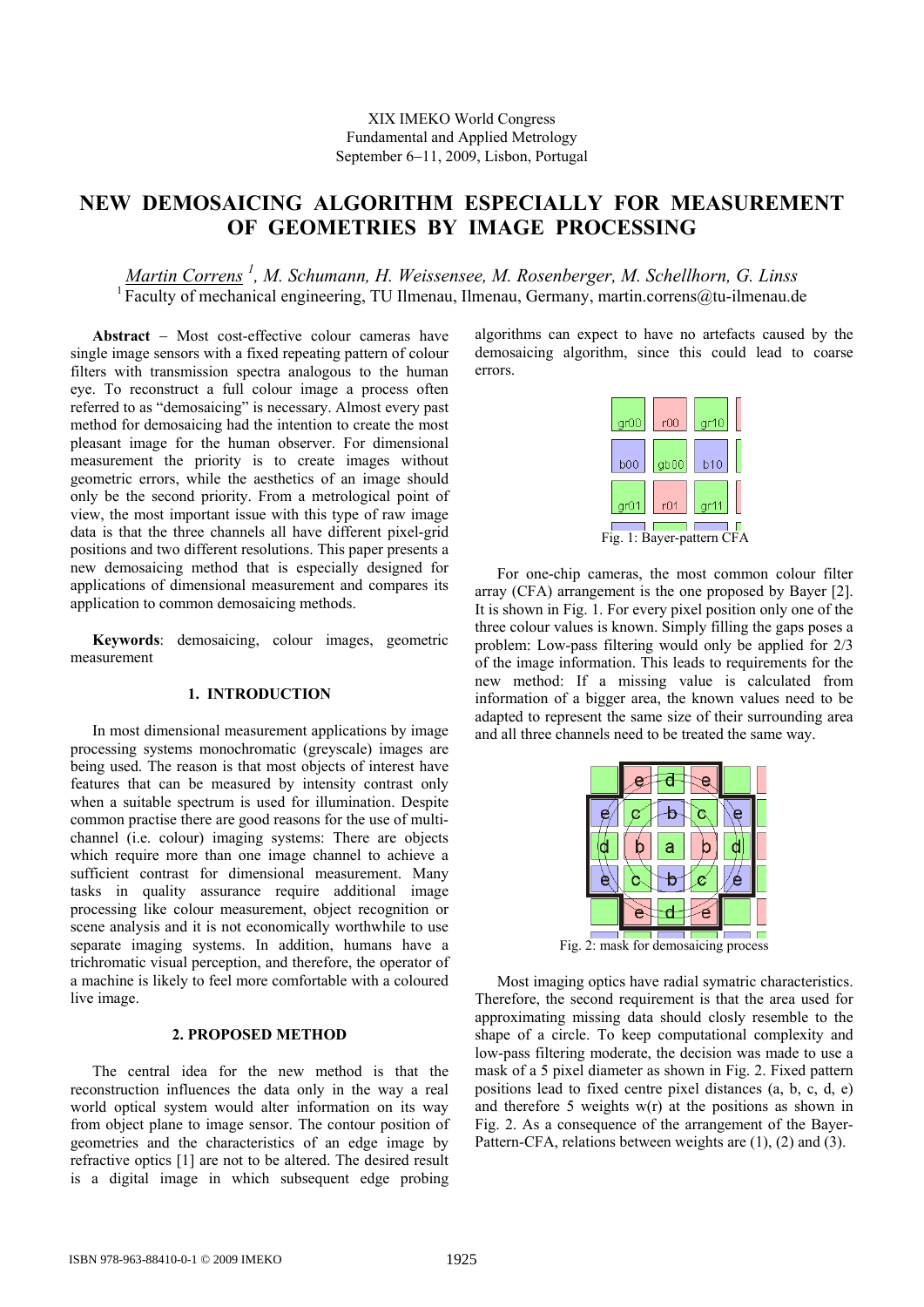$$
w(c) = \frac{1}{4} \tag{1}
$$

$$
2 * w(b) + 4 * w(e) = 1
$$
 (2)

$$
w(a) + 4 * w(d) = 1 \tag{3}
$$

To solve the system of equations and determine the weights, two more relations were needed that are specified by an energetic consideration: By which rules would the energy that fell on a single pixel in the image plane distribute to a larger area of pixels? A suitable approximation for a spread function of an image of an incoherently lit object is a two-dimensional Gaussianfunction (fig. 3) (4). Relations between  $w(a)/w(d)$  and w(b)/w(e) can now be calculated by the ratio of the integral values of the two-dimensional Gaussian density function over the respective areas (5).



Fig. 3: 2d Gauss-function

$$
f(\sigma, x, y) = \frac{1}{2\pi\sigma^2} e^{\frac{-(x^2 + y^2)}{2\sigma^2}}
$$
 (4)

leads to:

$$
\frac{w(a)}{w(d)} = \frac{w(b)}{w(e)} = 13,0564\tag{5}
$$

and:

Table 1: radius dependent weights

| a | 0,765483   |
|---|------------|
|   | 0,4335828  |
|   | 0.25       |
|   | 0,05862925 |
| е | 0.0332086  |

Due to the doubled resolution of the green channel, half weight values are used for those pixels.

#### *2.1. Comparison to other methods*

To decide whether or not the new approach is suitable for its purpose, a full resolution colour image was artificially reduced to an image a camera with CFA would create. The following results of the demosaicing were compared to the original image, as well as those of other established methods:

The adaptive homogeneity direction method (AHD) [4] with its implementation in DCraw [5], which is especially designed for photography

purposes. In this comparison it is the representative for this type of adaptive demosaicing.

- Bilinear interpolation and bicubic interpolation which are often used in signal processing
- Simple weight based approximation [3] where mathematics is similar to the new method but rules for the choice of the weights were less strict

#### *2.2. Subjective visual inspection*

Fig. 4 shows strongly magnified crops of the original and the according reconstructed images. Compared to (F), the original full resolution image, (A) manages to restore more details than the other methods. This is not surprising since it is especially designed for photography purposes where image detail is of importance. The results of (B) and (C) look almost identical, both displaying a mediocre restoration of detail but a "zippering" effect [4] at sharp edges is visible. Both constant weight methods, (D) and (E) restore less detail in comparison to other methods, where (D) does create slightly better results. In images restored by (E) the low-pass filtering is strongest among all demosaicing methods compared.

Subjective qualities of the image are important for inspection purposes and user-friendly appearance, but the main application for the new method is dimensional measurement.



Fig. 4: reconstruction in detail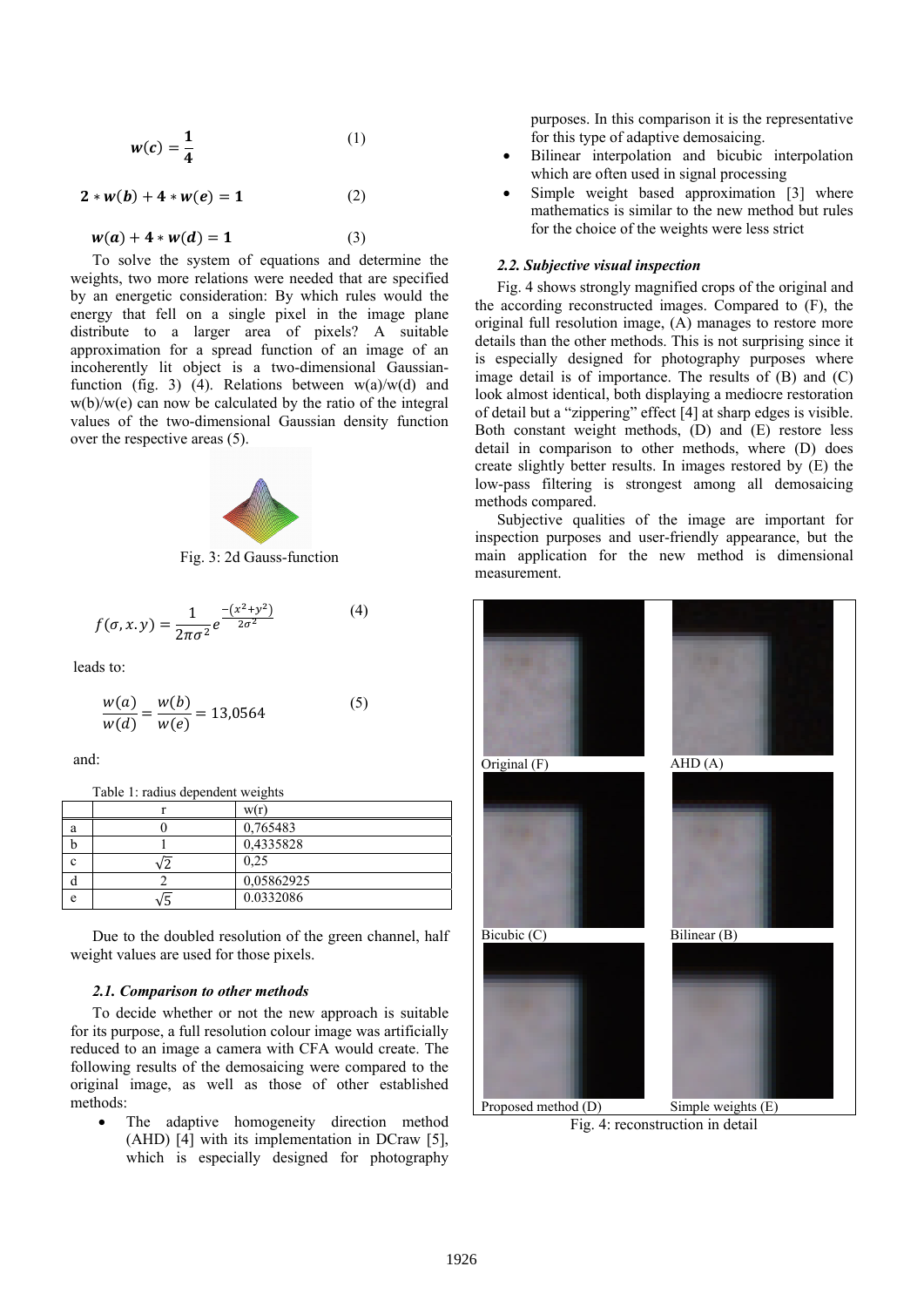#### *2.3. Measurement of geometries*

Along with subjective visual inspection of the image quality, it is also critical to determine if measurement of geometric features of an object can be done in images reconstructed by the method. Since the chain of measurement with image processing systems has a lot of components (hard- and software) a comparison to real object metrics is not applicable. Measurement results of the reconstructed images were compared to the results in the original image. The test target used has a diffuse reflecting background with an almost constant reflectivity over VISspectrum. There are high precision structures that are diffuse reflecting with very low reflectivity (basically a black-white contrast). The lack of a test target with high precision colour contrast objects means that the results will not reveal problems created when an algorithm treats the different channels differently. But it is possible to examine whether a single channel displays coarse errors compared to the original image. Geometries measured were circles and straight lines. Subpixel precision edge probing was done by algorithms of the QID-Library [6]. Edge probing works by a line search based approach. In one series of tests all parameters for the edge probing were fixed so that the only variation was the method used for demosaicing. All values are in units of pixels. There are no direct comparisons to the object size, only relative comparisons between images of the objects features.

Table 2: deviations in geometry measurement

|     | G<br>channel | G<br>channel  | channel<br>R | $\mathbb{R}$<br>channel |
|-----|--------------|---------------|--------------|-------------------------|
|     | diameter     | y-position    | diameter     | y-position              |
|     | circle       | straight line | circle       | straight line           |
|     |              | (horizontal)  |              | (horizontal)            |
| (F) | 155,6134     | 510,1743      | 155,5557     | 510,2876                |
| (A) | $-0.1877$    | $-0.1968$     | $-0.2254$    | $-0.2174$               |
| (B) | $-0.0016$    | $+0.0036$     | $+0,0002$    | $+0,0029$               |
| (C) | $+0,0026$    | $+0.0052$     | $+0,0067$    | $-0.0002$               |
| (D) | $+0,0080$    | $+0,0006$     | $+0,0109$    | $-0,0035$               |
| (E) | $+0.0168$    | $-0.0015$     | $+0,0183$    | $-0,0001$               |
|     |              |               |              |                         |
|     | RGB          | RGB           |              |                         |
|     | diameter     | y-position    |              |                         |
|     | circle       | straight line |              |                         |
|     |              | (horizontal)  |              |                         |
| (F) | 155,5083     | 509,1324      |              |                         |
| (A) | $-0,2074$    | $-0.1920$     |              |                         |
| (B) | $-0.0090$    | $+0,0017$     |              |                         |
| (C) | $-0.0119$    | $-0,0042$     |              |                         |
| (D) | $-0.0009$    | $+0.0089$     |              |                         |

By the parameters of the test series (number of searchlines, single line precision) the variation of the geometric feature should be below  $\pm 0.02$  pixels. According to the example results shown in Table 2, all methods except for (A) are suitable in situations where geometric primitives are measured in images with a large number of search-lines. The strongly detail oriented (A) creates edge position shifts towards brighter areas by 0,2 pixels. This does not necessarily mean that adaptive algorithms in general are not applicable for dimensional measurement, but it is more likely that they will create errors. The zippering effect of (B) and (C) does not seem to cause deviations when a large number of contour points is used for a geometric element calculation.



Fig. 5 distribution of contour points for a line object

Results of geometries calculated from a large number of points can only indicate systematic errors like offsets. For problems concerning the single search line, a look at the distribution of the points for a geometric feature is of interest. Fig. 5 shows point distributions for an almost horizontal straight line probed along pixel columns in the red channel.

All demosaicing methods lead to similar distribution patterns as  $(F)$ . The zippering effect of  $(B)$  and  $(C)$  at edges visible in Fig.4 does not seem to have an influence in the test series conducted. The deviation of the position determined for a single contour point is about  $\pm 0.02$  pixels and almost identical in original and reconstructed images, which is a good result considering 2/3 of the image information was lost in the artificial CFA process. The lowpass filtering does not lead to loss of edge information, with the specific edge probing applied here.

### *2.4. Edge position in synthetic images*

After the initial results that did not show a significant advantage for the proposed method over bilinear demosaicing, further test series where conducted to determine differences between these two. The bilinear algorithm is of high interest because it is the algorithm that needs the least computational power and in addition it is the most common demosaicing method used in industrial image processing.

The test consists of a series of images with a synthetic edge image. This edge image was created by using a Gaussianfunction with a scattering parameter of one pixel as a point